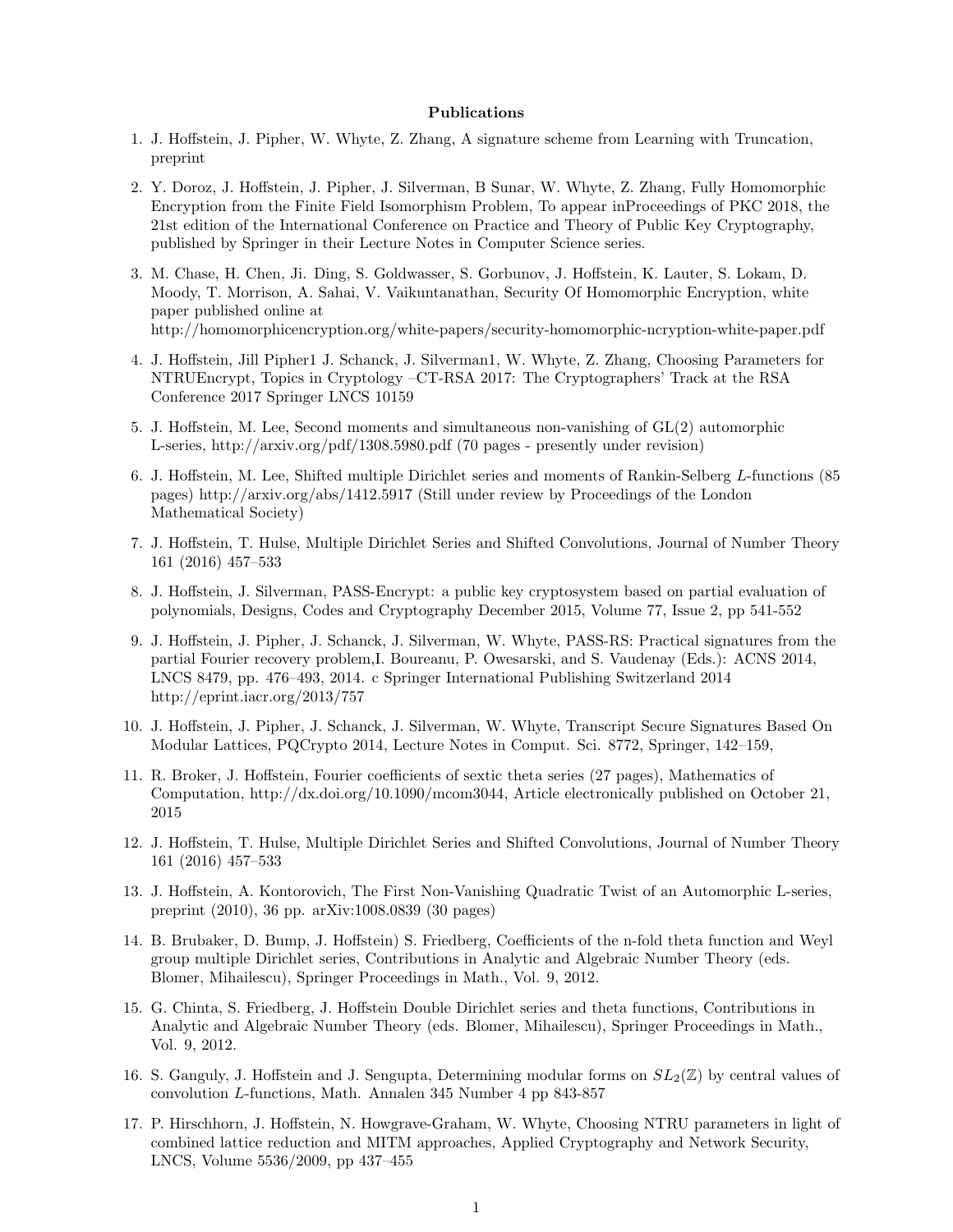- 18. J. Hoffstein, J. Pipher, J. Silverman, An introduction to mathematical cryptography, Undergraduate texts in mathematics, Springer, 2008
- 19. J. Hoffstein, N. Howgrave-Graham, J. Pipher, W. Whyte, Practical lattice-based cryptography: NTRUEncrypt and NTRUSign, Proceedings of the conference LLL + 25, Springer, 2008.
- 20. B. Brubaker, D. Bump, J. Hoffstein and S. Friedberg, Weyl group multiple Dirichlet series III: Eisenstein series and twisted unstable *Ar*, Annals of Mathematics 166 (2007), 293–316
- 21. B. Brubaker, D. Bump, J. Hoffstein and S. Friedberg, Metaplectic Eisenstein series on  $GL(3)$ , web preprint.
- 22. J. Hoffstein, N. Howgrave-Graham, J. Pipher, W. Whyte,, NTRUEncrypt and NTRUSign: efficient public key algorithms for a post-quantum world, Proceedings of PQCrypto 2006
- 23. D. Bump, J. Hoffstein, S. Friedberg, D. Goldfeld editors: Multiple Dirichlet series, automorphic forms, and analytic number theory: Proceedings of the Bretton Woods Workshop on Multiple Dirichlet Series, Bretton Woods, New Hampshire, July 11-14, 2005, Published by the American Mathematical Society, Proceedings of Symposia in Pure Mathematics, Vol 75 (2006).
- 24. G. Chinta, J. Hoffstein and S. Friedberg, Multiple Dirichlet series and automorphic forms, Proc. Symp. Pure Math. 75 (2006), 3–41
- 25. B. Brubaker, D. Bump, G. Chinta, J. Hoffstein and S. Friedberg, Weyl group multiple Dirichlet series I, Proc. Symp. Pure Math. 75 (2006), 91–114.
- 26. G. Chinta, S. Friedberg and J. Hoffstein, Asymptotics for sums of twisted *L*-functions and applications, Automorphic representations, *L*-functions and applications: progress and prospects, Ohio State University Mathematical Research Institute Publications 11, de Gruyter,Berlin, 2005, pp. 75–94
- 27. J. Hoffstein, N. Howgrave-Graham, J. Pipher, J. Silverman, W.Whyte, Performance Improvements and a Baseline Parameter Generation Algorithm for NTRUSign, Workshop on Mathematical Problems and Techniques in Cryptology, Barcelona, Spain, June 2005.
- 28. B. Brubaker, S. Friedberg and J. Hoffstein, Cubic twists of  $GL(2)$  automorphic *L* functions, Invent. Math. 160 , no. 1 (2005), 31–58.
- 29. B. Brubaker, A. Bucur, G. Chinta, F. Frechette and J. Hoffstein, Nonvanishing twists of  $GL(2)$ automorphic *L*-functions, Int. Math. Res. Not. 78, (2004), 4211–4239.
- 30. D. Bump, S. Friedberg and J. Hoffstein, Sums of twisted  $GL(3)$  automorphic *L*-functions, Contributions to automorphic forms,geometry, and number theory, Johns Hopkins Univ. Press, 2004, pp. 131–162.
- 31. Nick Howgrave-Graham, Jeff Hoffstein, Jill Pipher, Joseph H. Silverman, and William Whyte, NTRUSign: Digitial Signatures Using the NTRU Lattice, Proceedings of the RSA conference, 2003.
- 32. J. Hoffstein and J.H. Silverman, Random small hamming weight products with applications to cryptography, Discrete Applied Mathematics 130 (2003), pp 37–49.
- 33. A. Diaconu, D. Goldfeld and J. Hoffstein, Multiple Dirichlet series and moments of zeta and *L*-functions, Compositio Math. 139 (2003, no. 3), 297–360.
- 34. S. Friedberg, J. Hoffstein, D. Lieman, Double Dirichlet series and the  $n^{th}$  order twists of Hecke *L*-series, Mathematische Annalen 327 (2003), 315–338.
- 35. J. Hoffstein, J. Pipher and J. H. Silverman, NSS: an NTRU lattice-based signature scheme, Advances in cryptologyEUROCRYPT 2001 (Innsbruck), Lecture Notes in Comput. Sci., 2045, Springer, 2001, pp. 211–228
- 36. J. Hoffstein and J.H. Silverman, MiniPASS: Authentication and digital signatures in a constrained environment, Workshop on Cryptographic Hardware and Embedded Systems (CHESS 2000) (C.K. Koc and C. Paar, eds.), Springer-Verlag, 2000.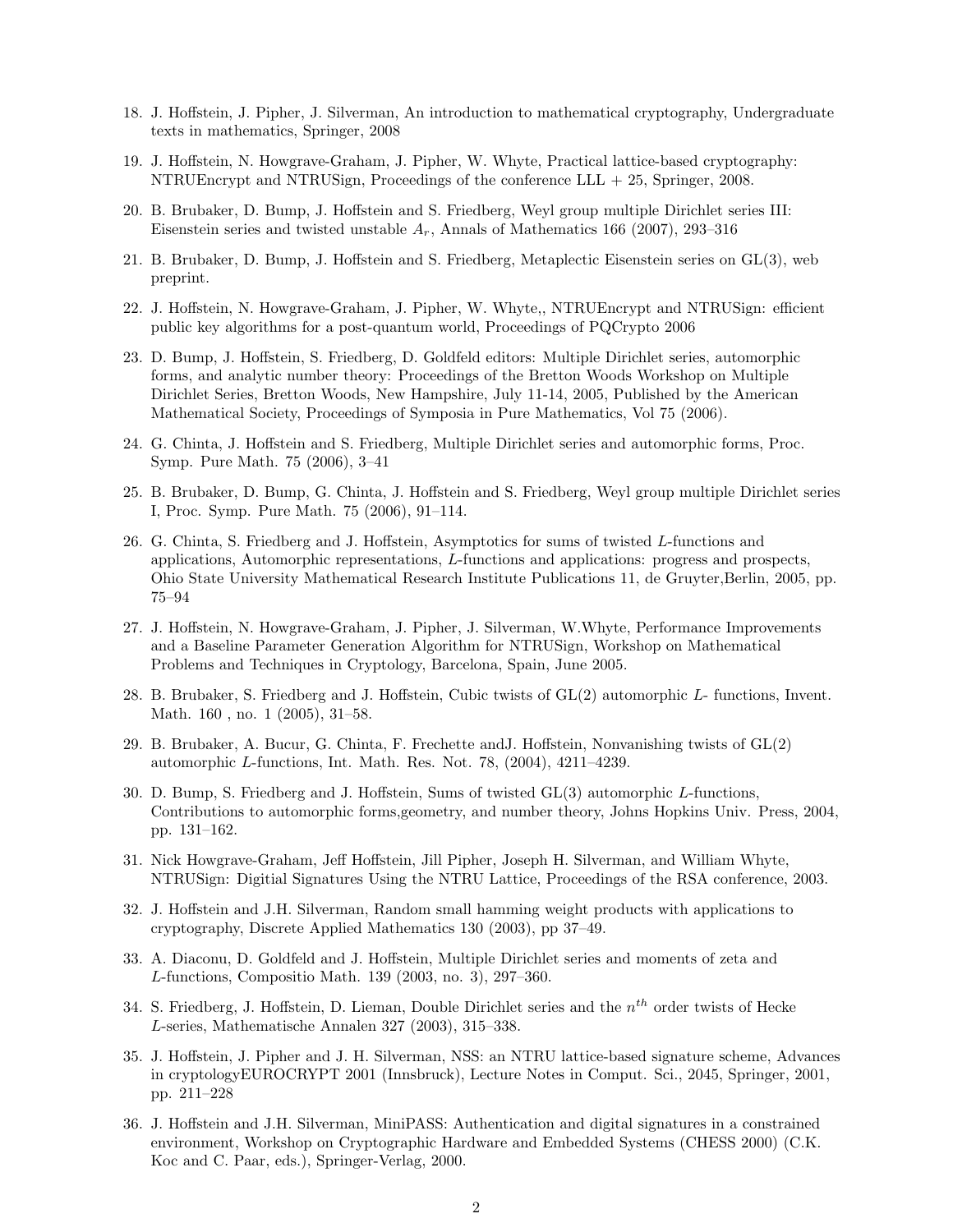- 37. J. Hoffstein and J. Silverman, Optimizations for NTRU, Public Key Cryptography and Computational Number Theory, DeGruyter, 2000, pp 11–15.
- 38. J. Hoffstein and D. Lieman, The Distribution of the Quadratic Symbol in Function Fields and a Faster Mathematical Stream Cipher, Proceedings of Singapore workshop in cryptography, Springer-Verlag, 2000.
- 39. J. Hoffstein and J.H. Silverman, Polynomial Rings and Efficient Public Key Authentication II, Proceedings of a Conference on Cryptography and Number Theory (CCNT 99) (I. Shparlinski, ed.), Birkhauser, 1999.
- 40. J. Hoffstein,D. Lieman, J.H. Silverman, Polynomial Rings and Efficient Public Key Authentication, Proceeding of the International Workshop on Cryptographic Techniques and E-Commerce (CrypTEC 99), Hong Kong (M. Blum and C.H. Lee, eds.), City University of Hong Kong Press.
- 41. J. Ho↵stein, J. Pipher, J.H. Silverman, NTRU: A Ring Based Public Key Cryptosystem, Algorithmic Number Theory (ANTS III), Portland, OR, June 1998,Lecture Notes in Computer Science 1423 (J.P. Buhler, ed.), Springer-Verlag, Berlin, 1998, pp. 267–288.
- 42. J. Hoffstein and W. Luo, Nonvanishing of L-series and the combinatorial sieve, Math. Res. Lett. 4 (1997, no. 2-3), 435–444.
- 43. J. Hoffstein and P. Lockhart, Omega results for automorphic L-functions, Automorphic forms, automorphic representations, and arithmetic, Proc. Sympos. Pure Math., Part 2, Amer. Math. Soc.,, 1996, pp. 239–250,.
- 44. D. Farmer, J. Hoffstein and D. Lieman,, Average values of cubic *L*-series, Automorphic forms, automorphic representations, and arithmetic, Proc. Sympos. Pure Math., Part 2, Amer. Math. Soc.,, 1996, pp. 27–34.
- 45. D. Bump, D. Ginzburg and J. Hoffstein, The symmetric cube, Invent. Math. 125 (1996), 413–449.
- 46. D. Bump, S. Friedberg and J. Hoffstein, On some applications of automorphic forms to number theory, Bull. Amer. Math. Soc. (N.S.) 33 (1996, no. 2), 157–175.
- 47. J. Hoffstein and D. Ramakrishnan, Siegel zeros and cusp forms, Internat. Math. Res. Notices (1995, no. 6), 279–308.
- 48. S. Friedberg and J. Hoffstein, Nonvanishing theorems for automorphic *L*-functions on GL(2) S. Friedberg and J. Hoffstein, Ann. of Math. (2) 142 (1995, no. 2), 385-423.
- 49. J. Hoffstein, P. Lockhart, Coefficients of Maass forms and the Siegel zero, Ann. of Math. (2) 140 (1994, no. 1), 161–181.
- 50. D. Goldfeld, J. Hoffstein and D. Lieman, Appendix to: Coefficients of Maass forms and the Siegel zero, Ann. of Math. (2) 140 (1994, no. 1).
- 51. J. Hoffstein, Eisenstein series and theta functions on the metaplectic group, Theta functions: from the classical to the modern, Amer. Math. Soc., pp. 65–104.
- 52. D. Goldfeld and J. Hoffstein, On the number of Fourier coefficients that determine a modular form D. Goldfeld and J. Hoffstein, A tribute to Emil Grosswald: number theory and related analysis, Contemp. Math., 143, Amer. Math. Soc., pp. 385– 393.
- 53. D. Bump, W. Duke, H. Iwaniec, and J. Hoffstein, An estimate for the Hecke eigenvalues of Maass forms, Internat. Math. Res. Notices (1992, no. 4), 75–81.
- 54. J. Hoffstein and M. Rosen, Average values of *L*-series in function fields, J. Reine Angew. Math. 426 (1992), 117–150.
- 55. J. Hoffstein, Theta functions on the *n*-fold metaplectic cover of  $SL(2)$  the function field case, Invent. Math. 107 (1992, no. 1), 61–86.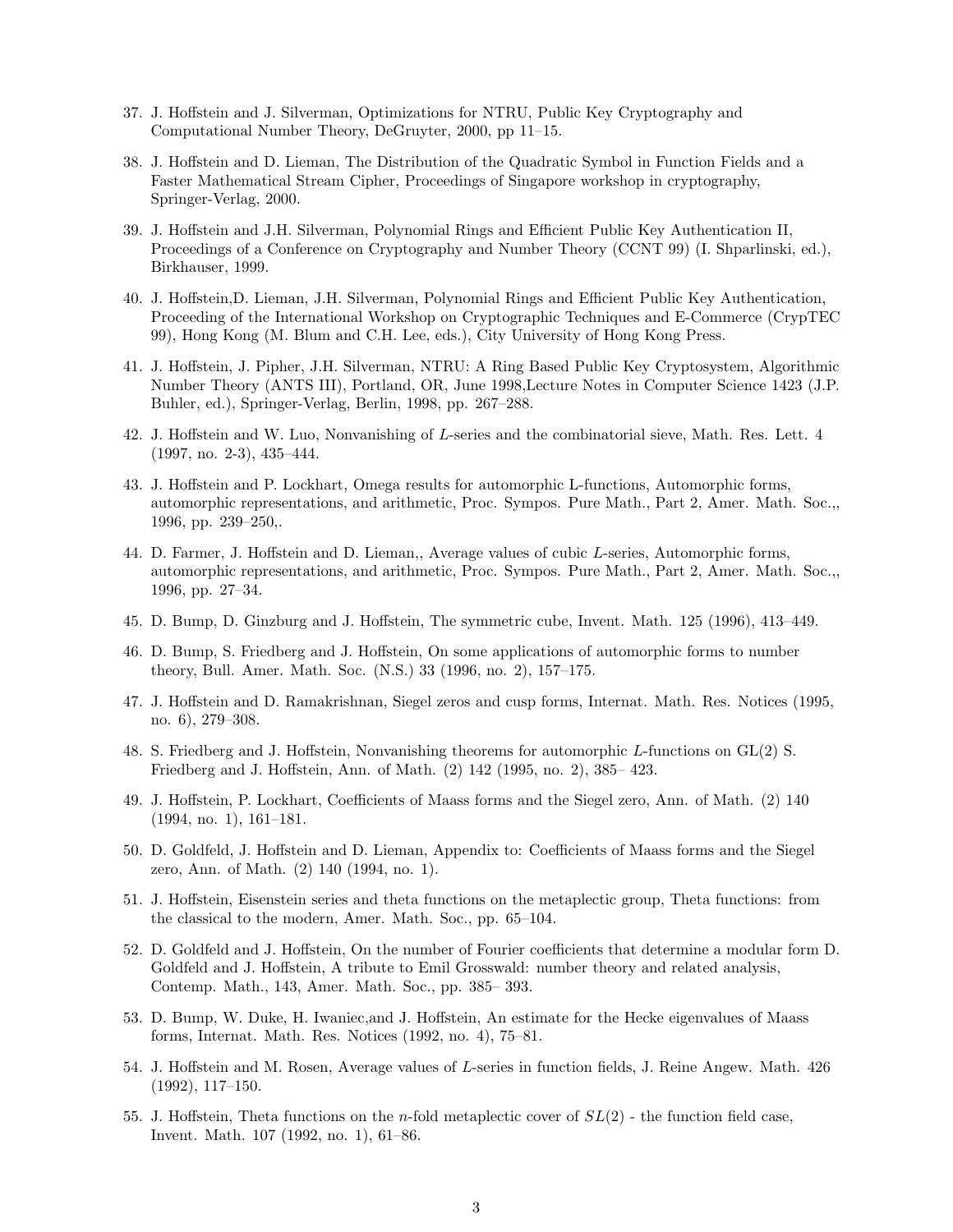- 56. D. Bump, S. Friedberg and J. Hoffstein, *p*-adic Whittaker functions on the metaplectic group, Duke Math. J. 63 (1991, no. 2), 379–397.
- 57. D. Bump, S. Friedberg and J. Hoffstein, Nonvanishing theorems for *L*-functions of modular forms and their derivatives Invent. Math. 102 (1990, no. 3,) pp 543–618.
- 58. D. Bump, S. Friedberg and J. Hoffstein, The Kubota symbol for S  $p(4, Q(i))$ , Nagoya Math. J. 119 (1990,), 173–188.
- 59. D. Bump, S. Friedberg and J. Hoffstein, Exterior algebra and the Iwasawa decomposition (appendix to On explicit integral formulas for GL(n, R)-Whittaker functions by E. Stade), Duke Math. J. 60 (1990, no. 2), 313 –362.
- 60. D. Bump, S. Friedberg and J. Hoffstein, Eisenstein series on the metaplectic group and nonvanishing theorems for automorphic *L*-functions and their derivatives, Ann. of Math. (2) 131 (1990), no. 1), 53–127.
- 61. D. Bump, S. Friedberg and J. Hoffstein, On Waldspurgers theorem, Automorphic forms and analytic number theory, Univ. Montr?eal, 1990, pp. 25–36.
- 62. J. Hoffstein and N. Jochnowitz, On Artins conjecture and the class number of certain CM fields I, Duke Math. J. 59 (1989, no. 2,), 553–563.
- 63. J. Hoffstein and N. Jochnowitz, On Artins conjecture and the class number of certain CM fields II, Duke Math. J. 59 (1989, no. 2,), 565–584.
- 64. D. Bump, S. Friedberg and J. Hoffstein, A nonvanishing theorem for derivatives of automorphic *L*-functions with applications to elliptic curves, Bull. Amer. Math. Soc. (N.S.) 21 (1989, no. 1), 89–93.
- 65. J. Ho↵stein and M. R. Murty, *L*-series of automorphic forms on *GL*(3*, R*), Theorie des nombres (Quebec, PQ, 1987), de Gruyter, Berlin, 1989, pp. 398–408.
- 66. D. Bump and J. Hoffstein, On Shimuras correspondence, Duke Math. J. 55 (1987, no. 3), pp 661–691.
- 67. D. Bump and J. Hoffstein, Some Euler products associated with cubic metaplectic forms on  $GL(3)$ , Duke Math. J. 53 (1986, no. 4), 1047–1072.
- 68. D. Bump and J. Hoffstein, Cubic metaplectic forms on  $GL(3)$ , Invent. Math. 84 (1986, no. 3), 481–505.
- 69. D. Bump and J. Hoffstein, Some conjectured relationships between theta functions and Eisenstein series on the metaplectic group, Number theory (New York, 1985/1988), Lecture Notes in Math., 1383, Springer, Berlin, 1989, pp. 1–11.
- 70. D. Goldfeld and J. Hoffstein, Eisenstein series of  $1/2$  integral weight and the mean value of real Dirichlet L-series, Invent. Math. 80 (1985, no. 2), 185–208.
- 71. J. Hoffstein, Real zeros of Eisenstein series, Math. Z. 181 (1982, no. 2), 179–190.
- 72. D. Goldfeld, J. Hoffstein and S. J. Patterson, On automorphic functions of half-integral weight with applications to el liptic curves, Number theory related to Fermats last theorem (Cambridge, Mass., 1981), Progr. Math., 26, Birkhauser, Boston, Mass., 1982, pp. 153–193.
- 73. J. Hoffstein, On the Siegel-Tatuzawa theorem, Acta Arith. 38 (1980/81, no. 2), 167–174.
- 74. J. Hoffstein, Some results related to minimal discriminants, Number theory, Carbondale 1979 (Proc. Southern Illinois Conf., Southern Illinois Univ., Carbondale, Ill., 1979), Lecture Notes in Math., 751, Springer, Berlin, 1979, pp. 185–194.
- 75. J. Hoffstein, Some analytic bounds for zeta functions and class numbers J. Hoffstein, Invent. Math. 55 (1979), no. 1, 37–47.

## Patents